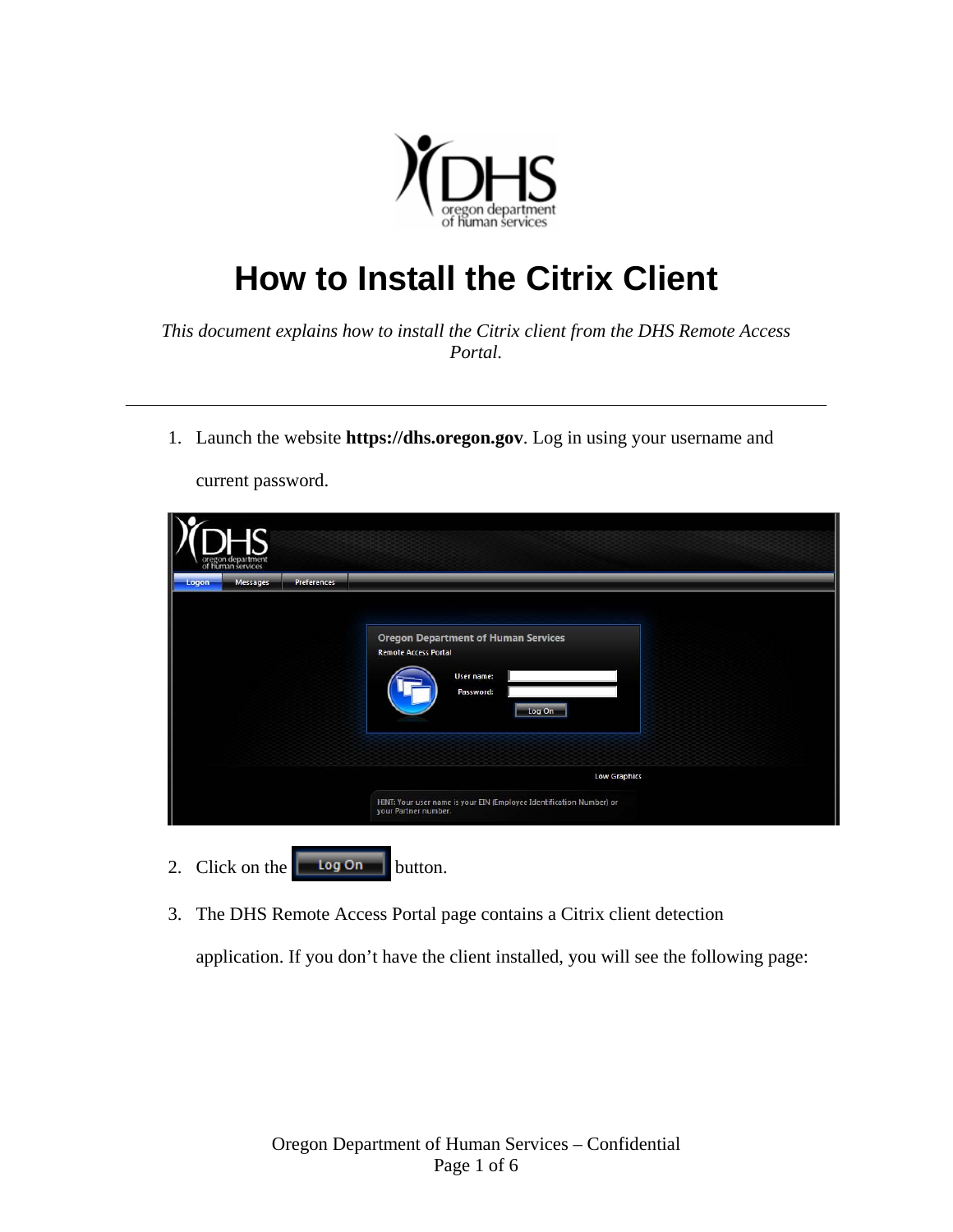| <b>Download Client Software</b>                                                                                     | <b>Other Options</b>                         |
|---------------------------------------------------------------------------------------------------------------------|----------------------------------------------|
| Ⅳ (By selecting the check box, you confirm that you have read, understand, and accept the Citrix license agreement) | Already installed<br>Try alternative clients |
| <b>J</b> Download                                                                                                   | Try later<br>Log off                         |

4. Select **By selecting the check box**... and click the  $\downarrow$  **Download** button.

Another window opens to a Citrix website to download the software. Select the circled selection Citrix Clients.

|                                                          |                                                                                                                                                                                                                                                                            | Products & Solutions | Downloads                                         | Support | <b>Partners</b>                                                | Nev |
|----------------------------------------------------------|----------------------------------------------------------------------------------------------------------------------------------------------------------------------------------------------------------------------------------------------------------------------------|----------------------|---------------------------------------------------|---------|----------------------------------------------------------------|-----|
| Iome > Support > Downloads                               |                                                                                                                                                                                                                                                                            |                      |                                                   |         |                                                                |     |
| og in to access more downloads.<br><b>My Citrix</b>      | The downloads you need in one, easy place.                                                                                                                                                                                                                                 |                      |                                                   |         |                                                                |     |
| Username:<br>Password:<br>Log In $\bullet$               | Select your product and then narrow your search by version, operating system or download type to fir<br>exactly what you need. If you are looking for a Citrix XenApp Client, select XenApp then refine your<br>results by platform.<br><b>Search Downloads by Product</b> |                      |                                                   |         |                                                                |     |
| Forgot Your Password                                     | Select One                                                                                                                                                                                                                                                                 |                      |                                                   |         |                                                                | ▼   |
| <b>New Users</b>                                         |                                                                                                                                                                                                                                                                            |                      |                                                   |         |                                                                |     |
| More Options                                             | <b>Citrix Clients</b><br>Download Plug-ins                                                                                                                                                                                                                                 | <b>XenServer</b>     | Download enterprise-                              |         | XenDesktop 4<br>Evaluation                                     |     |
| Support<br><b>Knowledge Center</b>                       | and Clients.                                                                                                                                                                                                                                                               |                      | class, cloud-proven<br>virtualization at no cost. |         | Deliver desktops on<br>demand, simply and<br>cost-effectively. |     |
| <b>Customer Service</b><br><b>Subscription Advantage</b> | <b>LEARN MORE O</b>                                                                                                                                                                                                                                                        |                      | <b>LEARN MORE O</b>                               |         | <b>LEARN MORE</b>                                              |     |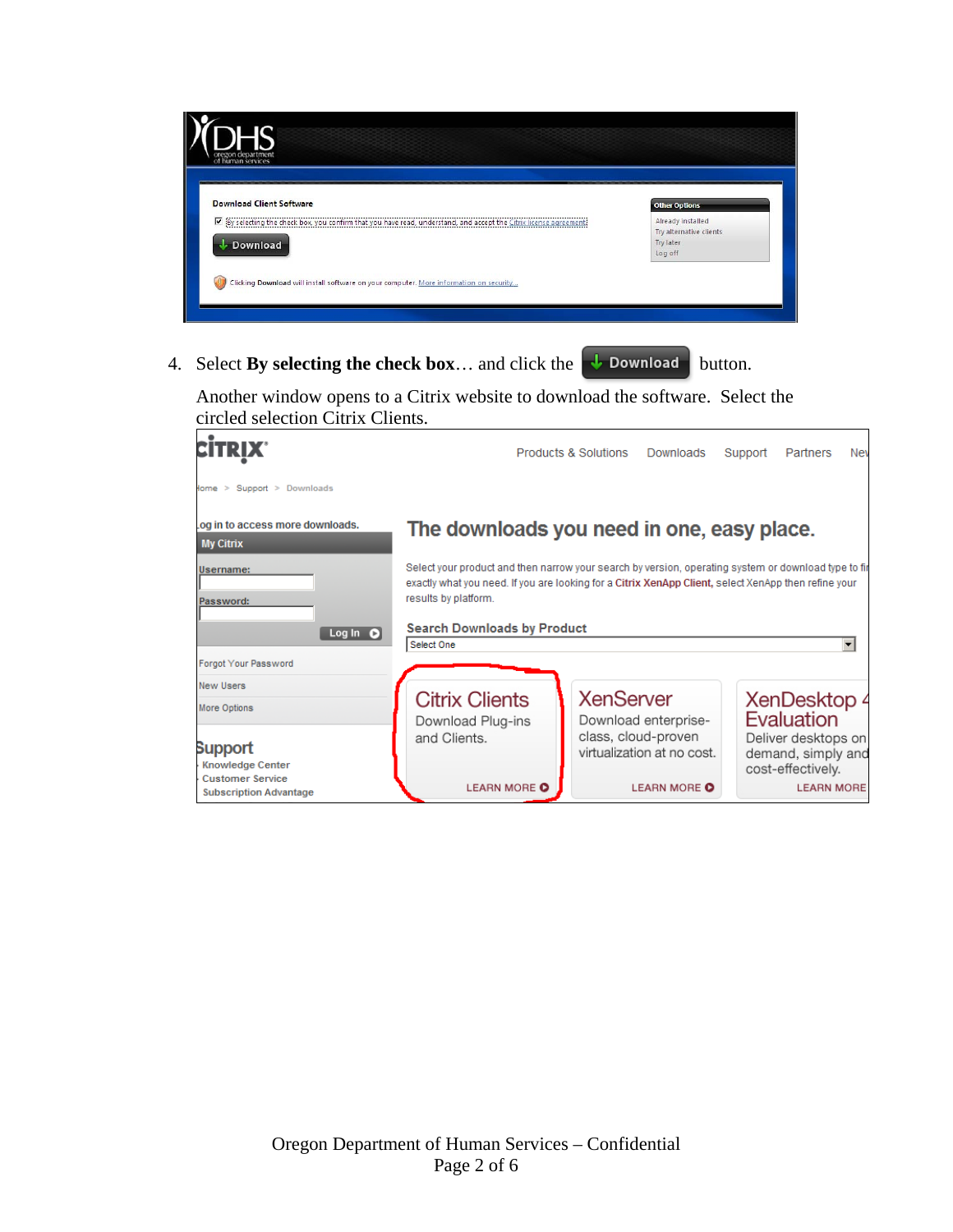5. Next click on the circled link, Citrix Online Plug-in – Version 12.0.

| Results for:<br>-- XenApp > Clients and Plug-ins                                                  |                       |
|---------------------------------------------------------------------------------------------------|-----------------------|
| $\parallel$ Indicates restricted access. For further assistance, please contact Customer Service. |                       |
| <b>Clients and Plug-ins</b>                                                                       | <b>Hide Downloads</b> |
| -- XenApp (all product versions)                                                                  |                       |
| <b>App-V Integration Kit</b>                                                                      |                       |
| Online Plug-in - Version 12.0                                                                     | Windows (32, 64-bit)  |
| Offline Plug-in 6.0 and Streaming Profiler 6.0                                                    | Windows (32, 64-bit)  |
| <b>Online Plug-in for Mac - Version 11.1</b>                                                      | Мас                   |
| Dazzle 1.1.1                                                                                      | Windows               |
| Receiver 11.5 for Windows Mobile NEW!                                                             | Windows Mobile        |
| <b>WinCE/PocketPC Clients</b>                                                                     | WinCE, Windows Mobile |
| Bessiuss 40.0 fax. Java                                                                           | lassa                 |

6. Finally click on Citrix online plug-in – Web. DO NOT choose the top download

box.

| interface.                                                                                                                                                                       |                  |         |              |     |          |
|----------------------------------------------------------------------------------------------------------------------------------------------------------------------------------|------------------|---------|--------------|-----|----------|
| Use the Citrix Offline plug-in to access applications streamed to your desktop. You must install the<br>"Citrix Online plug-in" before you install the "Citrix Offline plug-in". |                  |         |              |     |          |
| View the list of countries that may have <b>export or import restrictions</b> for products containing strong<br>(128-bit or greater) encryption.                                 |                  |         |              |     |          |
| <b>General Documentation</b><br>Citrix eDocs Library                                                                                                                             |                  |         |              |     |          |
| Citrix Online plug-in                                                                                                                                                            | All<br>Languages | 3/24/10 | 14.6 MB .exe |     | Download |
| Citrix Online plug-in<br>- Web                                                                                                                                                   | All<br>Languages | 3/24/10 | 11.8 MB      | exe | Download |
|                                                                                                                                                                                  |                  |         |              |     |          |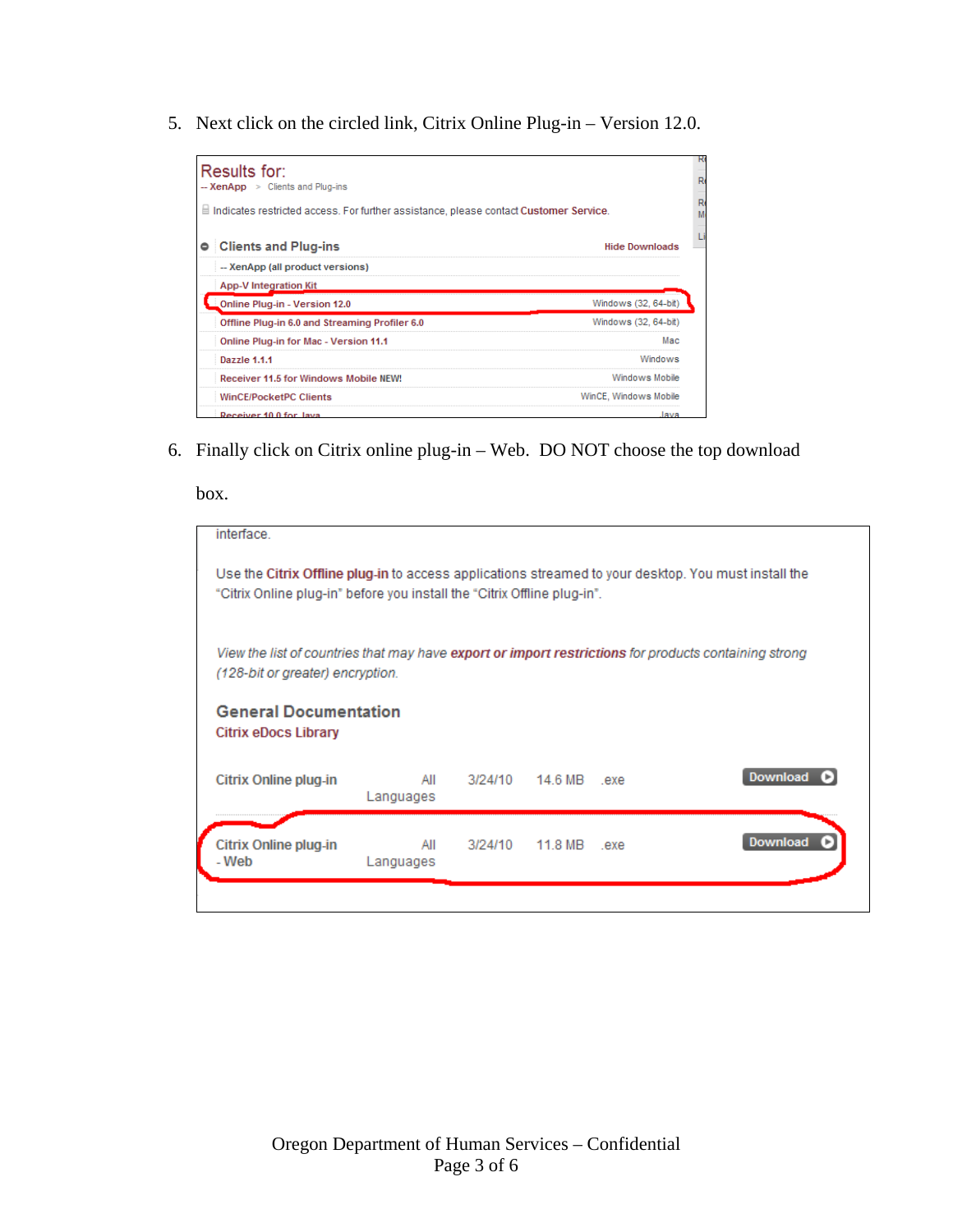7. Click on the 'click here' button to download client and not the download manager.

## **About the Download Manager**

The Download Manager provides for more effective, more efficient file downloads than you normally see with your browser, especially for large files or file sets. It can pause and restart downloads even if you turn your computer off and on again. You will be presented with a security warning and after you accept, the Download Manager will install and begin to download the requested file.

Click to download your file now.

Should the Download Manager following or if you do not accept the security certificate, you can click here to do vnload the file without using the download manager.

8. Choose 'Run' to run the file.

| <b>File Download - Security Warning</b>                                                                                                                                                  |  |
|------------------------------------------------------------------------------------------------------------------------------------------------------------------------------------------|--|
| Do you want to run or save this file?                                                                                                                                                    |  |
| Name: CitrixOnlinePluginWeb.exe<br>Type: Application, 11.0MB<br>From: download.citrix.com.edgesuite.net                                                                                  |  |
| Save<br>Run                                                                                                                                                                              |  |
| While files from the Internet can be useful, this file type can<br>potentially harm your computer. If you do not trust the source, do not<br>run or save this software. What's the risk? |  |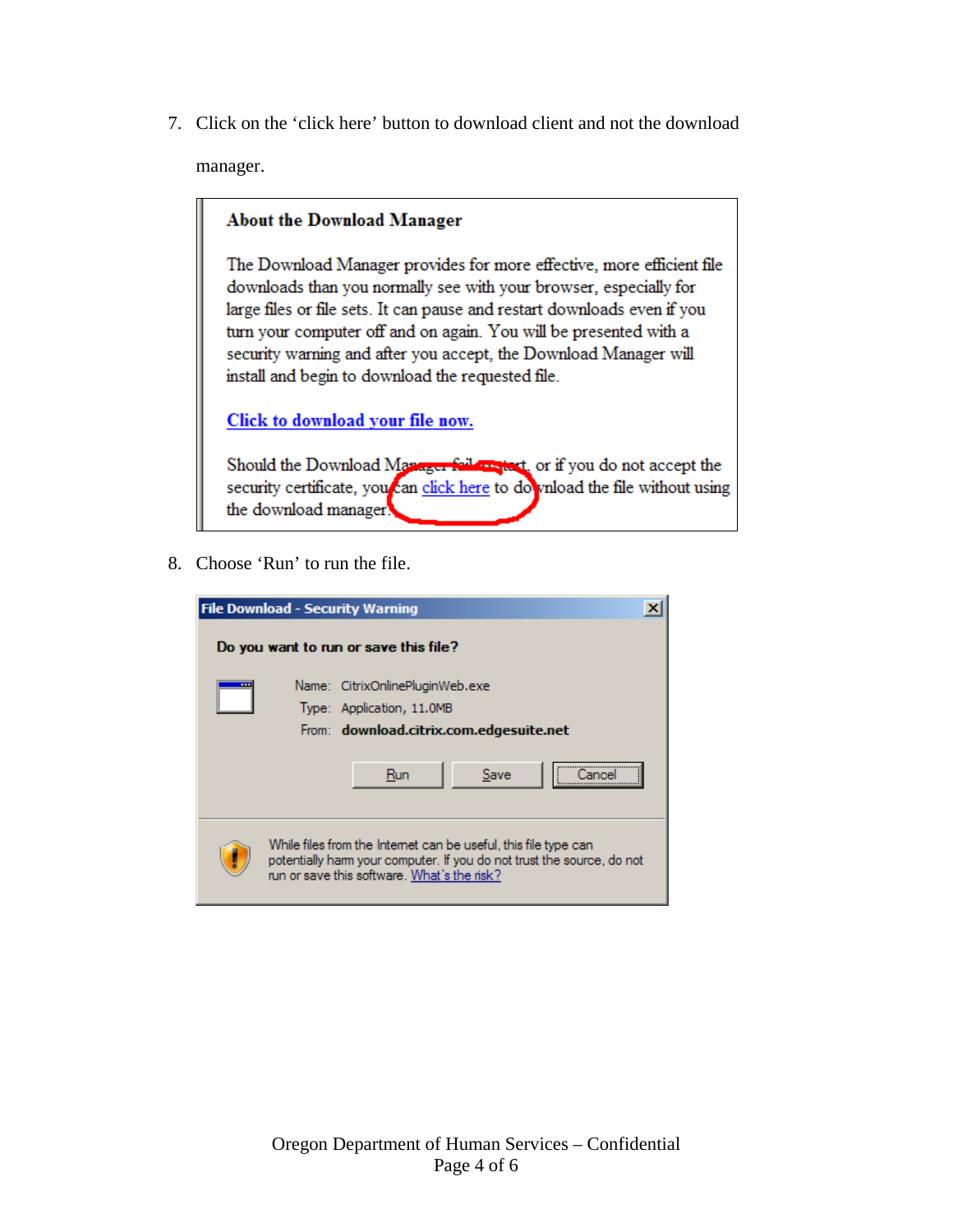9. Choose 'Run' again when the following screen appears to start the install.



10. When complete you will see this message. Go ahead and hit 'okay'.

| <b>Citrix online plug-in installation</b> |  |
|-------------------------------------------|--|
| Installation completed successfully.      |  |
|                                           |  |